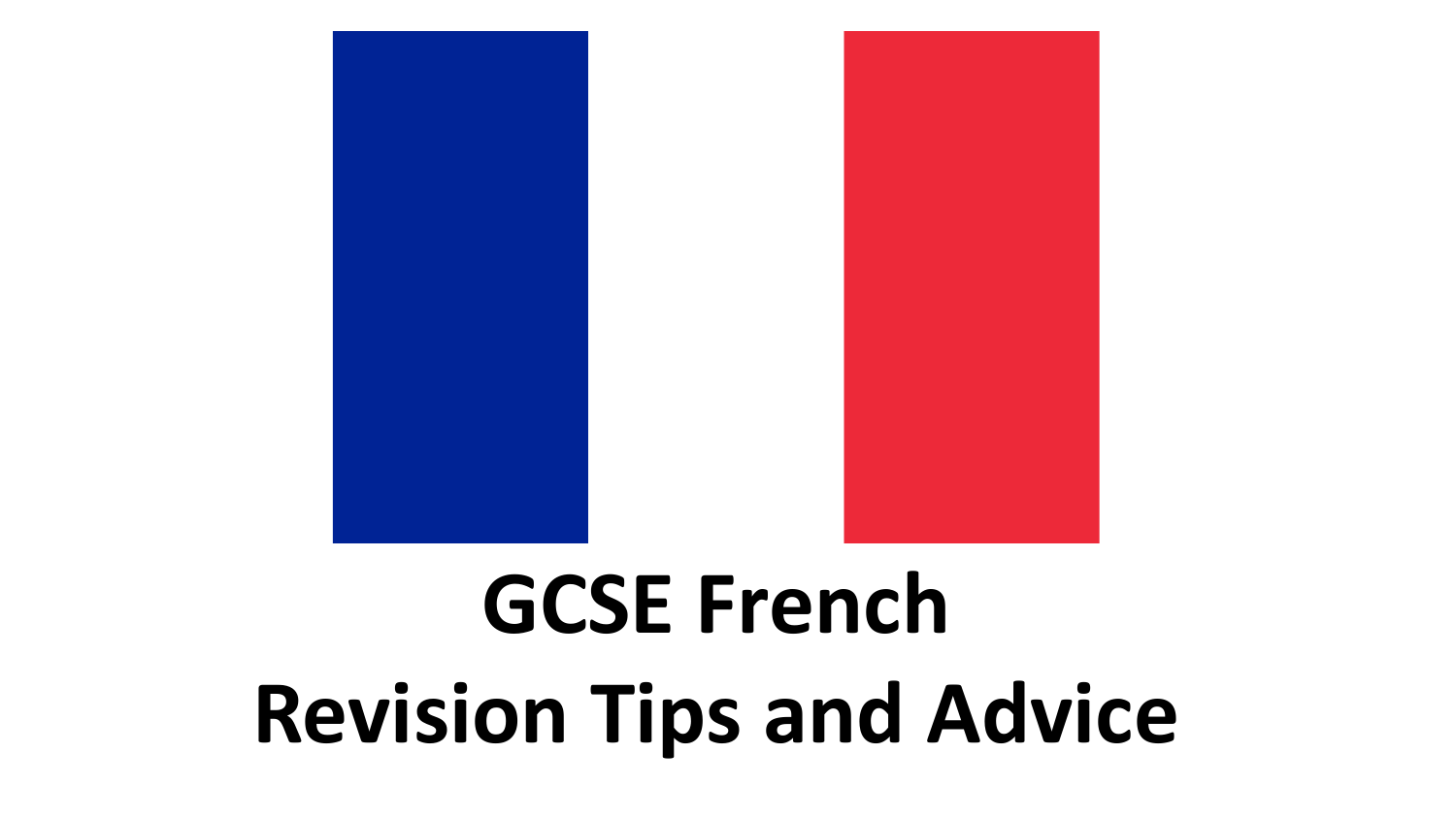# **Tips and advice**

- **Know the exam**! Know what is expected of you for each papers.
- Revise the **vocabulary** of each topics and create flashcards.
- Try using a language learning app such as **Duolingo** in your free time to extend your vocabulary.
- Make sure you **know all your tenses** very well!.
- Revise all your **grammar points** (use of articles, preposition and partitives / adjectival agreement / gender / position / etc.)
- Use the time given to you to prepare at the beginning of the exam to **translate as many words in the questions** as you can (especially for part 2 – the questions and answers are in French)
- Get you ears used to **listening to French** (watch show on Netflix in French with subtitles/ listen to radio or podcast in French)
- **Do not wait for the last minute to start revising!**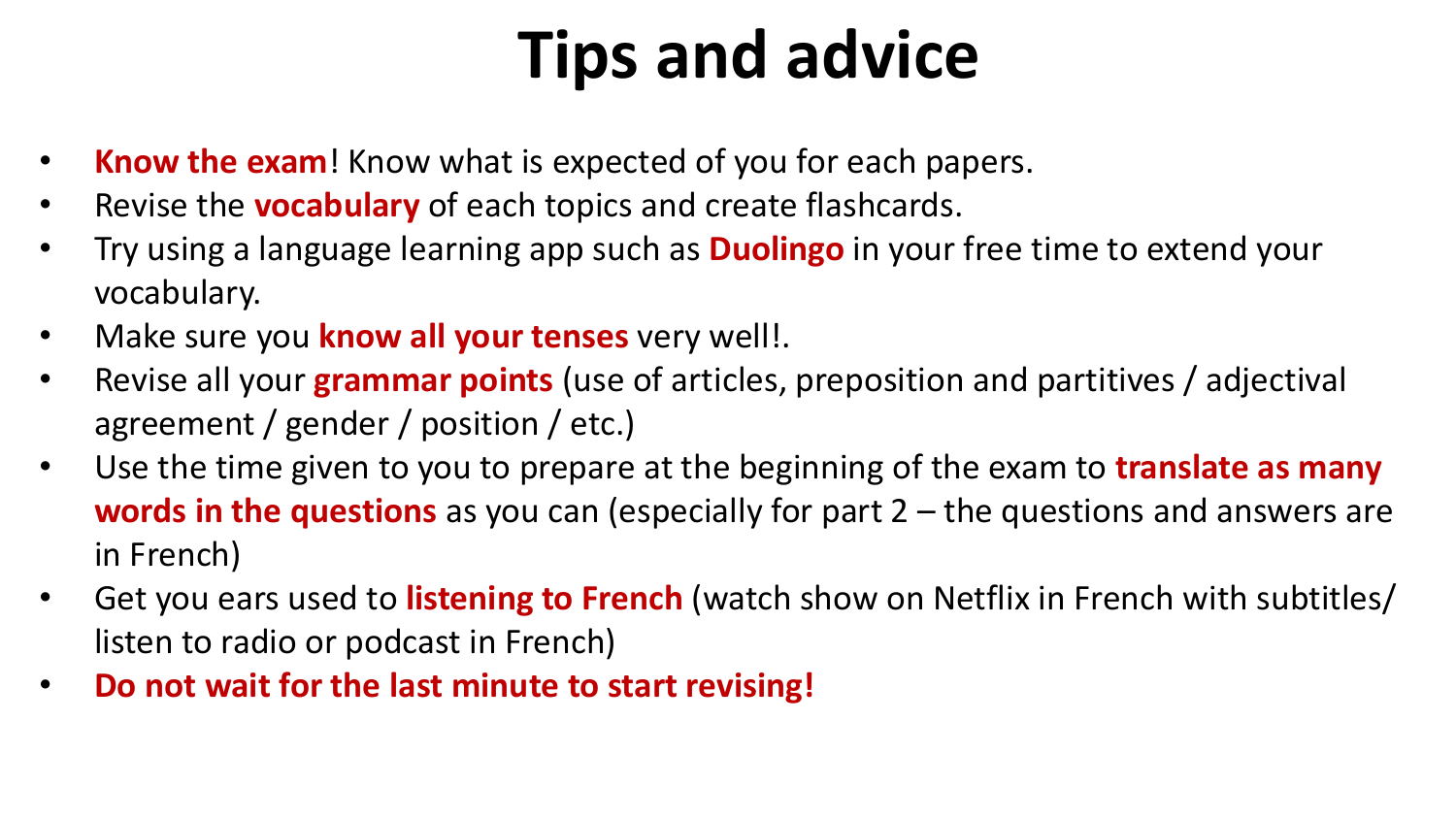### **EXAM**

#### **LISTENING**

#### **Written exam:**

- 35 minutes (Foundation Tier) 45 minutes (Higher Tier)
- **Section A – questions in English**
- **Section B – questions in French**

(You will have 5 minutes to read the questions before the recording starts) **LISTENING**

#### **WRITING**

#### **Written exam:**

- 1 hour (Foundation Tier)
- 1 hour 15 minutes (Higher Tier)

#### **FOUNDATION**

- **Photo description**
- **40 word task**
- **Translation**
- (English to French 35 words)
- **90 word task** choice from 2 questions



#### **READING**

#### **Written exam:**

45 minutes (Foundation Tier) 1 hour (Higher Tier)

- **Section A – questions in English**
- **Section B – questions in French**
- **Section C – translation - French into English**  35 words Foundation Tier 50 words Higher Tier

7–9 minutes (Foundation Tier) + preparation time 10–12 minutes (Higher Tier) + preparation time

• **Photo card**

(2 minutes at Foundation; 3 minutes at Higher)

• **Role-play** 

(2 minutes at Foundation & Higher Tier

• **General conversation**

(3–5 minutes Foundation; 5–7 minutes Higher)